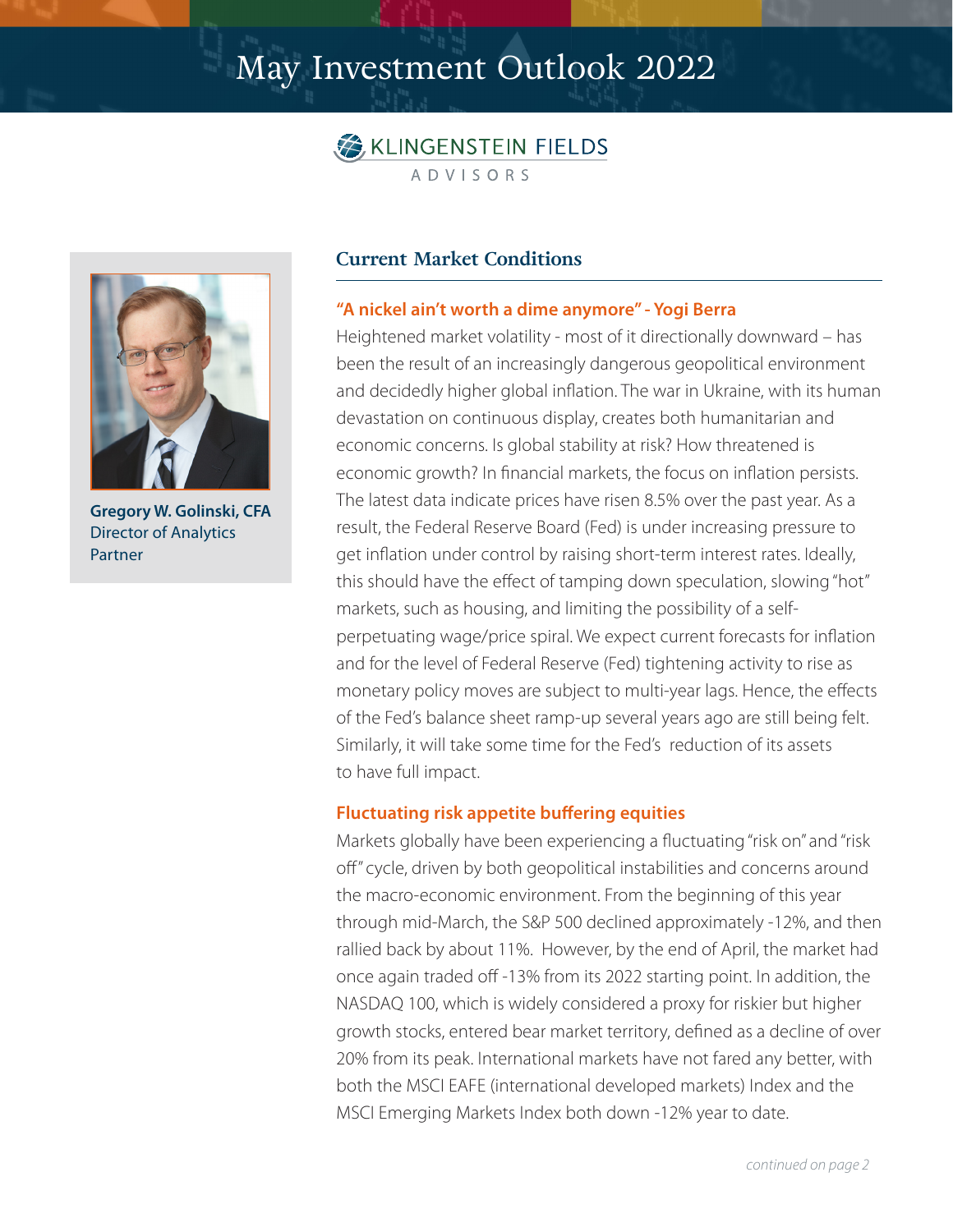# May Investment Outlook 2022

## **Near-term recession risk still relatively low despite concerns**

High current levels of inflation and rising shortterm interest rates expose the economy to the possibility of a recession over the next few years. However, while the risk of recession has risen, we believe risks remain relatively low over the nearterm. Concerns around inflation and geopolitics are offset by strong global economic growth, high levels of job creation, and generally positive measures of consumer net worth and spending. While the most recent GDP number came in unexpectedly negative, this reading was aberrant in that the negative figure was due more to

"technical" factors related to inventory draw downs and imports, as opposed to spending.

While there are many models used to forecast potential recession risk, none of them are foolproof. In the chart below, we show one such model created by Bloomberg for the U.S. economy. This model does not see any chance of a recession in 2022 but predicts a 44% probability of recession by 2024. In Europe, the case for a recession is stronger, as the economic impact of the war in Ukraine is more acute given the geographic proximity to the hostilities and the heavy reliance on the combatants for energy and food commodities.



*Source: Bloomberg Economics. Note: Each bar on this chart represents the outcome of the model associated with the time-horizon, i.e. the Jan. 2024 bar reflects the predicted probability for a recession occurring within 22 months*

*continued on page 3*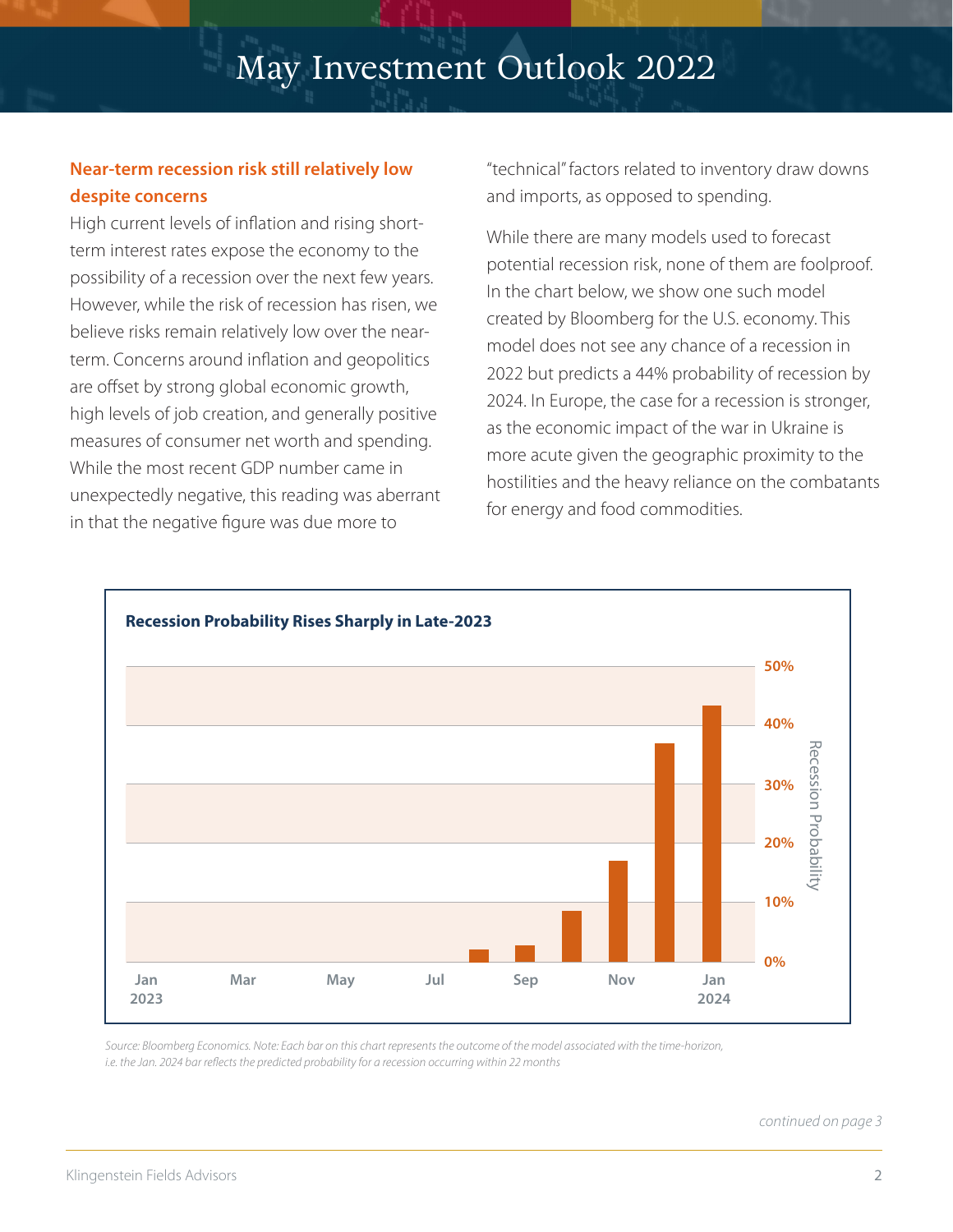Recession watchers often look to the yield curve, shown below. The yield curve is the chart of interest rates corresponding to different maturity periods of U.S. Treasury bonds. The relationship between the yield curve and recessions stems from the observation that when nearer-term rates are higher than longer-term rates (called a yield curve inversion), it is an indication that investors are more pessimistic about the future than the present. Currently there is ambiguity with this measure, although the difference between the 3-month and 10-year periods the Fed pays closest attention to does not signal a significant recession risk in the near term.



*Source: Bloomberg*

*continued on page 4*